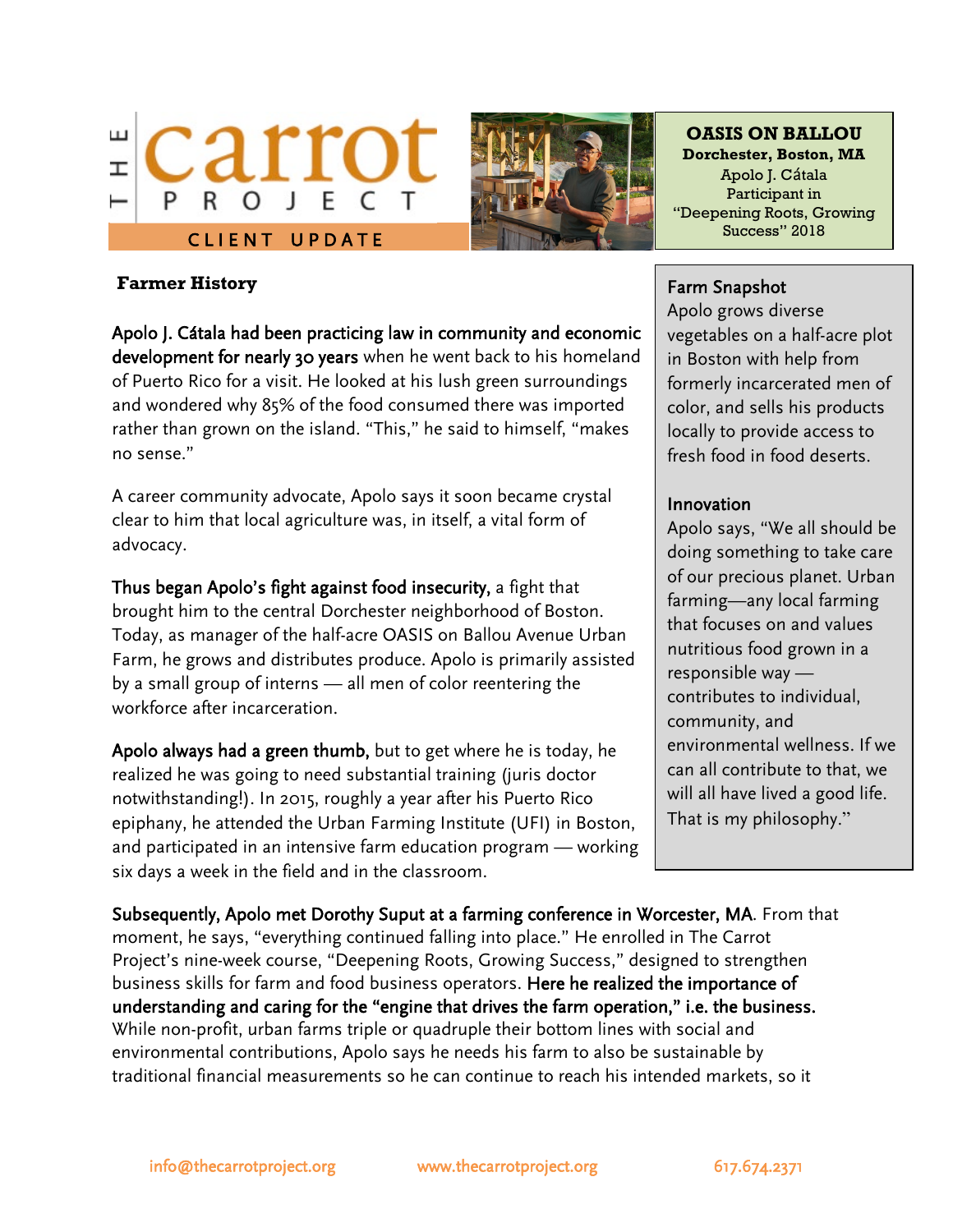was critical to learn the nuts and bolts of analyzing profit and loss assumptions and how to price produce to ensure business solvency.

## **Multidimensional challenges reap multidimensional rewards**

Ballou Farm is a beehive of activity, and Apolo, even more than the average farmer, contends with multiple priorities competing for his time in the garden and in the office. In the field, he's teaching interns and volunteers, tending crops, and endlessly tweaking his sowing calendar to yield a continuous supply of lettuces and other succession crops to distribute among his many markets. There is a small farm stand every Thursday in season right at the farm; he also sells produce weekly at the Codman Square Farmers' Market. Apolo also brings produce by cargo bike to OASIS's parent organization, the nearby Codman Square Neighborhood Development Corporation properties, which comprise over 1,000 units of affordable housing. In 2020, he plans to expand this approach to creating better food access via a mobile farmers' market to areas often called "food deserts", now preferably referred to as "healthy food priority areas".

In addition, during the 2019 season, Ballou Farm started a new collaboration with UFI and the Dorchester Food Coop (DFC), providing produce for a small pilot CSA. The collaboration was very successful and will be expanded in the 2020 season. Apolo also occasionally teams up with a restaurant or a pop-up chef series, as an opportunity to get the word out about the work at Ballou Farm.

In the office, with the principles he honed in The Carrot Project's "Deepening Roots" class, Apolo keeps a careful eye on all of the production challenges and marketing channels, evaluating and balancing, to make sure everything works towards the farm's triple bottom line. A farm operating solely for financial viability would hire experienced workers rather than untrained men with a potential multitude of challenges, but providing work and training opportunities for members of a vulnerable population supports OASIS on Ballou's overarching mission. At the same time, the farm does need to remain financially viable to carry out its mission, so it is a prodigious balancing act for Apolo.

Apolo networks actively with other urban farmers to expand collaboration opportunities and amplify each another's work. He would like to engage in concrete planning and conceptualizing, so that urban growers could work together to supply their markets with high demand products such as collards, okra, and callaloo, an amaranth indigenous to South America. With a more formalized network, farmers could also provide ready outlets for one another's surplus.

And then there are the infrastructure projects: Apolo will lead a team in the installation of a new hoop house, which will solve the challenge of starting seedlings (currently grown in a variety off-farm greenhouse spaces), allow for better timed succession crops, and extend the